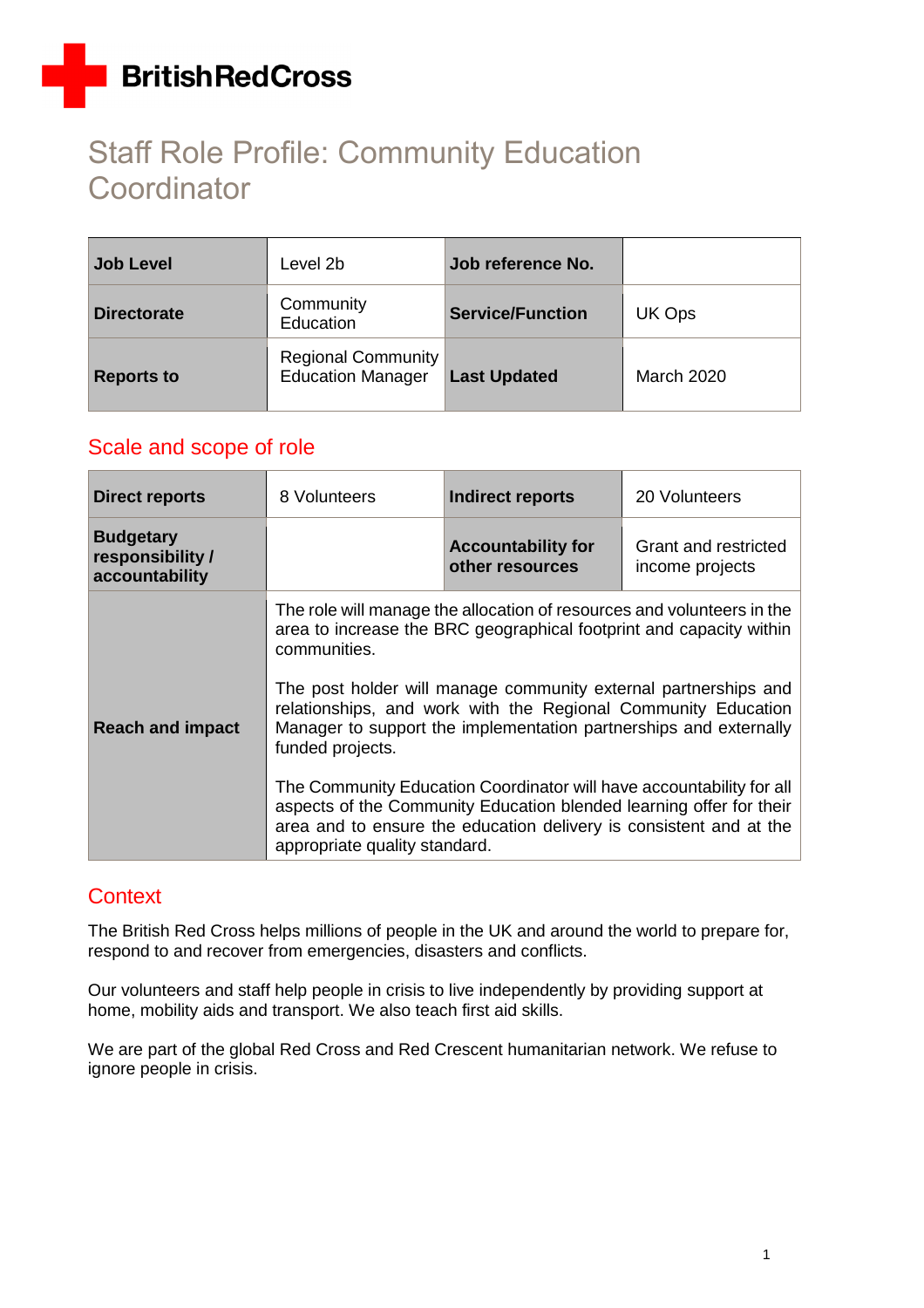### Our values and principles

[Our values](http://www.redcross.org.uk/About-us/Who-we-are/Our-values) (compassionate, courageous, inclusive and dynamic) underpin everything we do. As a member of the Red Cross and Red Crescent Movement, the British Red Cross is committed to, and bound by, its [fundamental principles:](http://www.redcross.org.uk/principles) humanity, impartiality, neutrality, independence, voluntary service, unity and universality.

### Directorate overview

The role of Community Education Coordinator sits within the Community Education directorate.

### **Context**

The British Red Cross refuses to ignore people in crisis, whoever and wherever they are. We are part of a global voluntary network, responding to conflicts, natural disasters and individual emergencies. We enable vulnerable people in the UK and abroad to prepare for and withstand emergencies in their own communities. And when the crisis is over, we help them to recover and move on with their lives. Within the UK, the British Red Cross operates through about 4,000 staff and over 20,000 volunteers.

For those with an increased risk of experiencing a crisis, and to develop individual and community resilience, our education offer will ensure all those reached are better equipped to understand, cope and take action. Our education team delivers vital skills that help people cope with and take action in a crisis. Our vision is a world where everyone gets the help they need in a crisis. Education offers a way to secure the help of others in achieving our vision. As part of this we want everyone in the UK to have the opportunity to learn first aid/education, and identified risk groups to have the skills and confidence to be able to cope in a crisis, so they can help themselves and others.

### Purpose of the role:

The Community Education Coordinator will have accountability for the Community Education delivery for a locality and ensure that it is consistent across the UK to achieve key performance indicators and quality standards within Education and wider BRC strategies.

The role will manage and develop a team of volunteers to increase the quality and quantity of education delivery and increase community engagement to maximise the organisations geographical footprint and increase community resilience.

The post will manage community relationships/ partnerships as a route to targeted learners and deliver on external funded projects for new and existing channels. As the front facing Community Education lead for the area, the role will utilise the blended education delivery to maximise the effectiveness of the BRC education offer and resources available.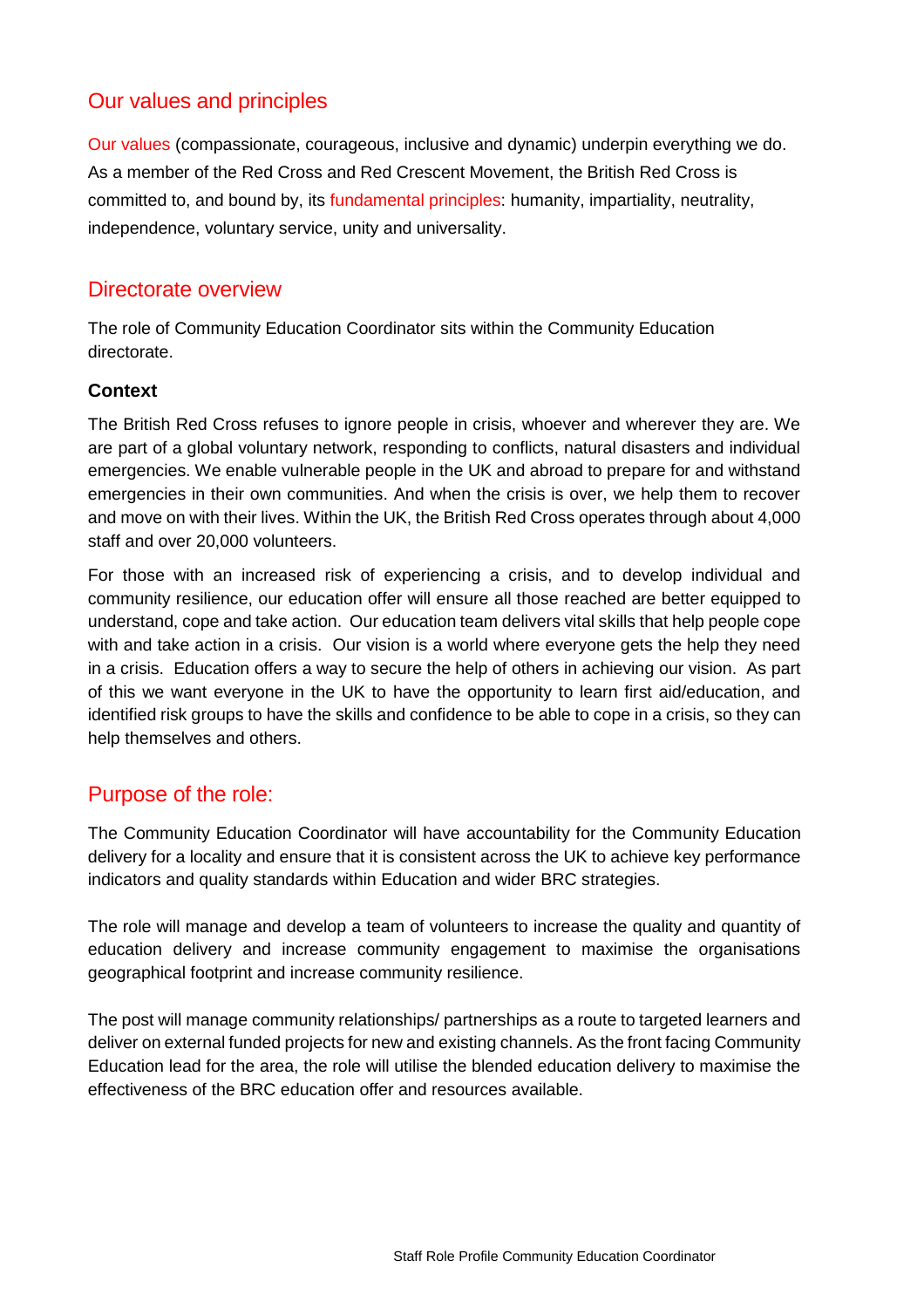### Main responsibilities

#### **Operational responsibility**

- **>** To manage the Community Education offer for a locality and ensure its consistent and meets the required national quality standard to achieve key performance indicators within Education and BRC strategies.
- **>** As a member of the Regional Education Management Team, the post holder will work with the Regional Community Education Manager to manage and implement key partnerships and funded projects within the locality.
- **>** Support and manage new innovative projects (where appropriate), to improve the Community Education offer and cross-service working.
- **>** Develop community partnerships and working relationships with targeted organisations, and ensure partnerships are implemented (where appropriate).
- **>** Deliver education sessions through partnerships to adult and youth audiences based on risk groups and identified needs.

#### **Quality and standards**

- **>** Achieve agreed annual operational performance targets and provide feedback on KPI's.
- **>** To ensure the external facing Community Education offer provides a consistent, dynamic and quality educational customer service.
- **>** To implement and develop effective business processes to support the Community Education blended delivery offer (including BRM, CRM and any other agreed IT systems).
- **>** Ensures volunteers are managed, training and full compliance to the BRC Community Education quality standards.

#### **Performance and resource management**

- **>** Manage resources and ensure all efficiencies are maximised to achieve agreed KPI's.
- **>** Lead, motivate and develop a team of volunteers to achieve key performance indicators to support the community education offer.
- **>** To manage and implement national business processes to support the customer experience, whilst maximising new bookings and opportunities.
- **>** To implement external funded projects and project outcomes (where appropriate).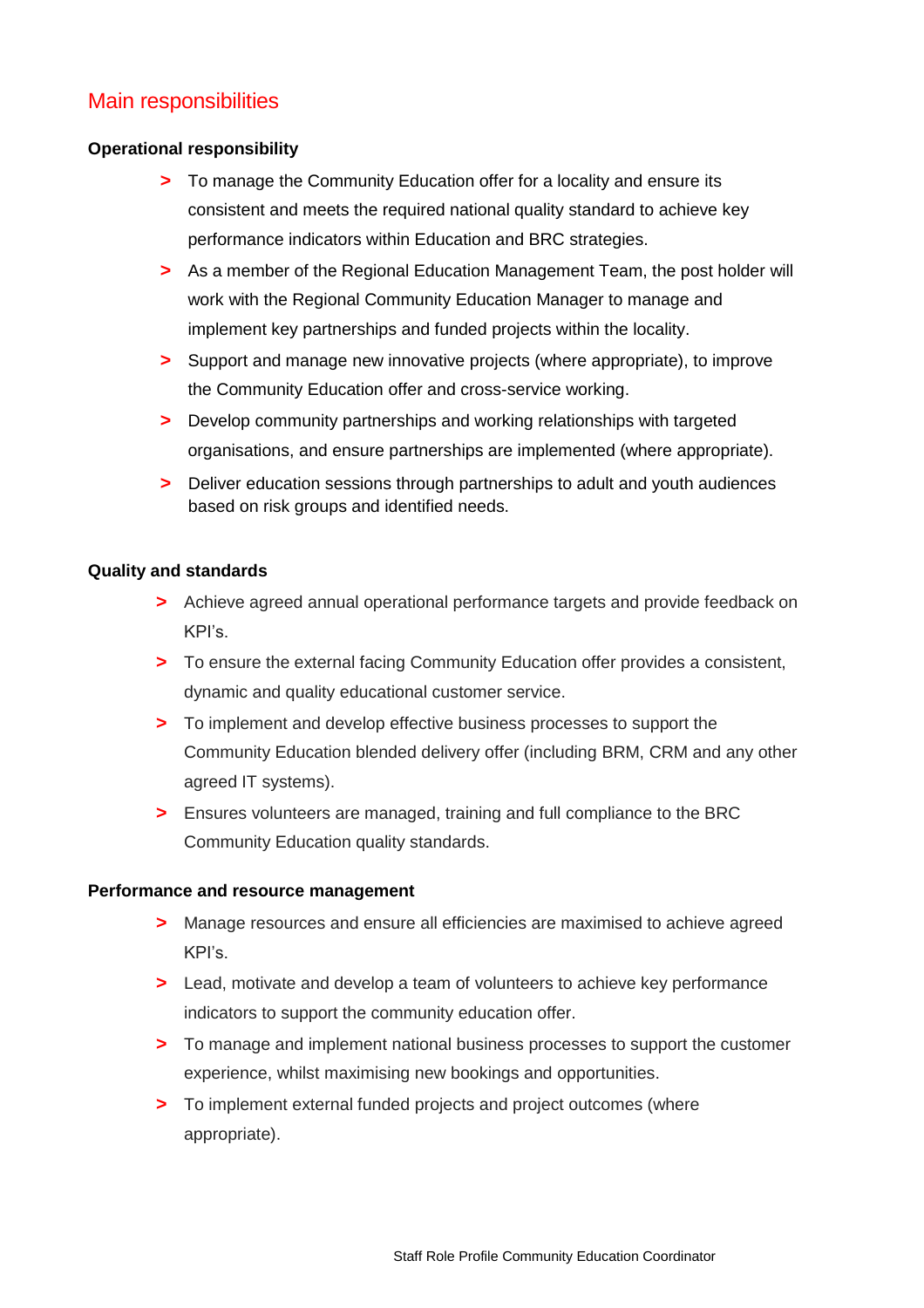#### **Relationship management**

- **>** Gather and share community level insight from external partners and audiences to establish unmet needs and appropriate methodologies for the development of community education offer and product development in line with national guidance.
- **>** Maintain and develop collaborative internal & external relationships and networks with key stakeholders to support targeted learners, and maximise cross service/ community networks.

#### **Team Leader**

- **>** All team members understand their responsibilities and objectives
- **>** All resources involving staff managed in accordance with BRC policies and procedures
- **>** All staff are kept informed of relevant organisational plans and updates on development
- **>** Team ideas and comments are communicated and forwarded appropriately.

#### **Team Member (to be added to all role descriptions**

- **>** Actively participates in all team meetings
- **>** Supports other team members
- **>** Upholds all values of the British Red Cross

### Pre engagement checks

### Criminal Records

#### **Type of criminal record checks required for this role**

| England and Wales - Disclosure and Baring Service Check (DBS) |
|---------------------------------------------------------------|
| Enhanced - Child and Adult Workforce                          |
| <b>Scotland</b>                                               |
| > Protecting Vulnerable Groups (PVG) – Adult & Child          |
| Northern Ireland                                              |
| Access NI - Enhanced check                                    |

### Drivers Checks

**>** Required Yes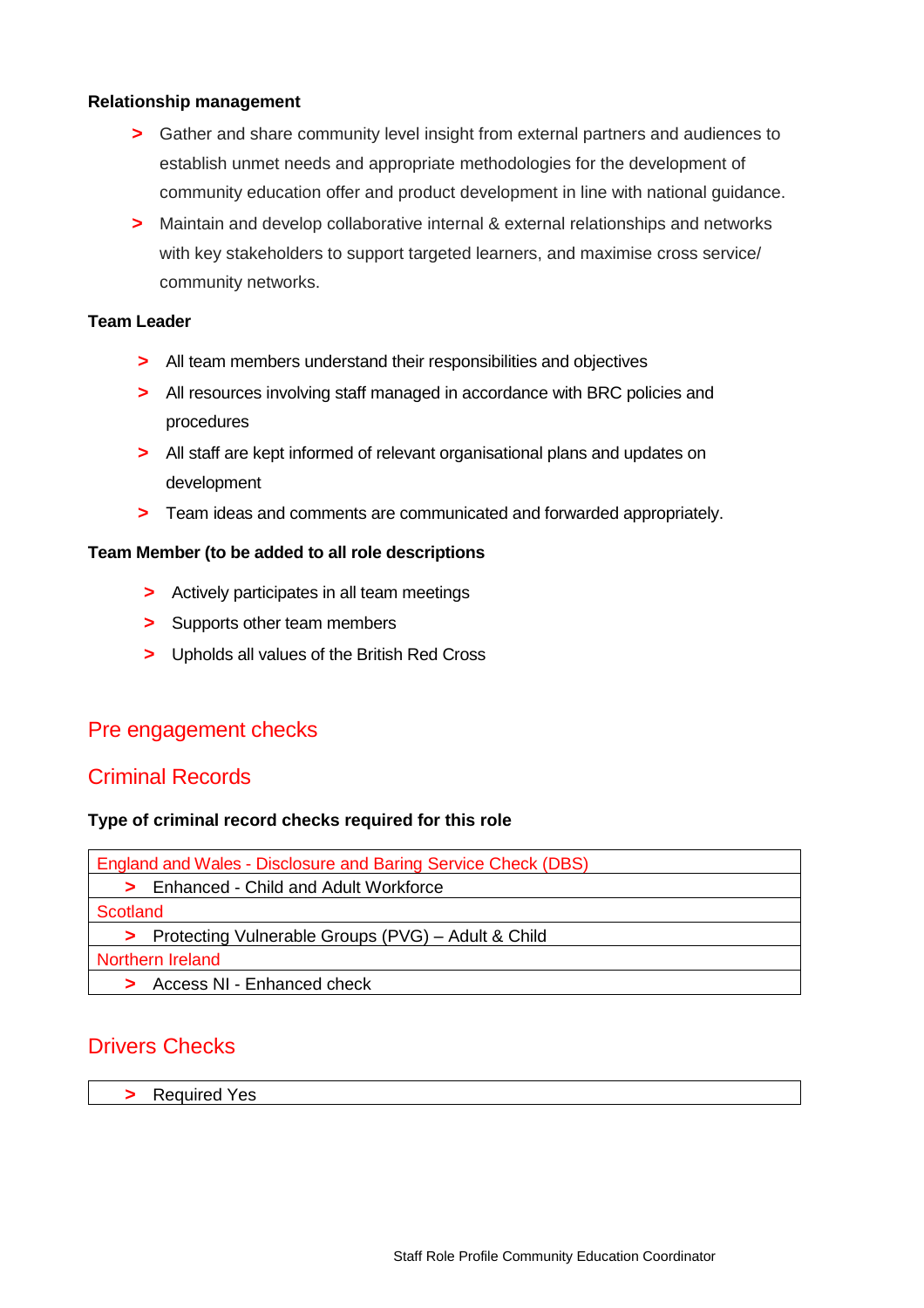### **Diversity**

We are committed to being an inclusive employer with a diverse workforce. We encourage applications from people from the widest possible diversity of backgrounds, cultures and experiences – including disabled and ethnic minority candidates. This is to contribute to the breadth of experience we need to respond to people in crisis. You can read more about our commitment to diversity [on our website.](http://www.redcross.org.uk/About-us/Jobs/UK/Diversity-in-recruitment)

### Integrity and conduct

In the British Red Cross we will not tolerate any form of misconduct, including sexual harassment, exploitation and abuse. We have a code of conduct in place, and are committed to creating a culture of integrity in the organisation where misconduct is not tolerated, situations of abuse are quickly investigated and perpetrators are dealt with effectively.

The British Red Cross Code of Conduct can be found on our website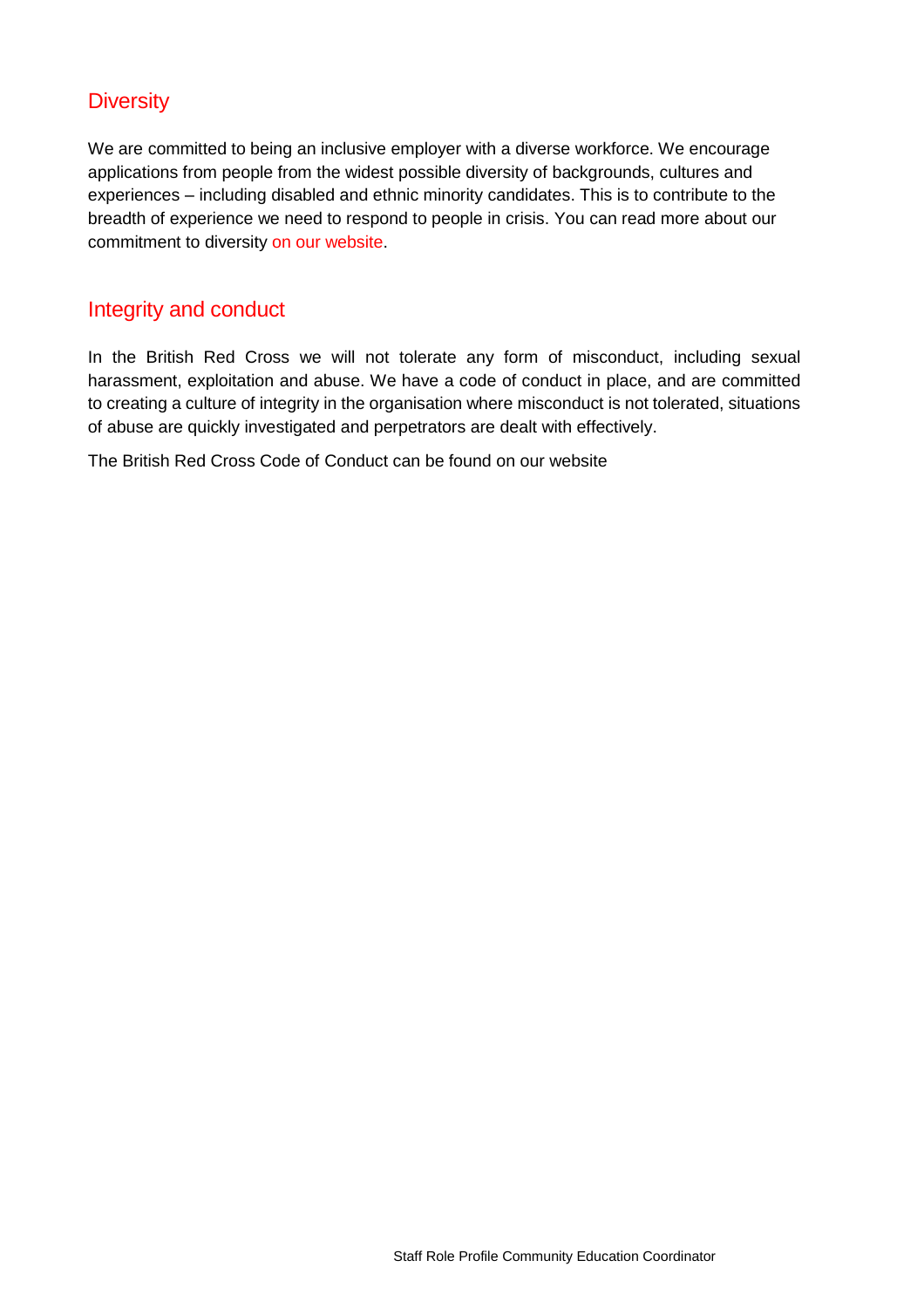## Person Specification

|                                |                           |                                  | <b>Requirement</b>                                                                                      | <b>Evidenced obtained</b><br>through<br><b>Shortlisting (S)</b><br>Interview (I) or<br><b>Assessment (A)</b> |
|--------------------------------|---------------------------|----------------------------------|---------------------------------------------------------------------------------------------------------|--------------------------------------------------------------------------------------------------------------|
| <b>Knowledge</b><br>and Skills | Essential<br>$\checkmark$ | $\blacktriangleright$<br>English | Educated to GCSE level or equivalent in maths and                                                       |                                                                                                              |
|                                |                           | >                                | Recognised education, training or facilitation<br>qualification, or equivalent by experience            |                                                                                                              |
|                                |                           | >                                | Coaching and motivational skills                                                                        |                                                                                                              |
|                                |                           | >                                | Strong written and oral communication skills                                                            |                                                                                                              |
|                                | Desirable                 | $\blacktriangleright$            | Understanding of first aid, stigma education and<br>humanitarian education                              |                                                                                                              |
|                                |                           | >                                | IT literate and competent in Microsoft Office<br>applications and databases                             |                                                                                                              |
| <b>Experience</b>              | Essential<br>$\checkmark$ | $\geq$                           | Experience of coordinating, supporting and<br>delivering projects.                                      |                                                                                                              |
|                                |                           | >                                | Experience in recruiting, selecting, managing and<br>supporting volunteers.                             |                                                                                                              |
|                                |                           | >                                | Experience in the evaluation of leaner needs.                                                           |                                                                                                              |
|                                |                           | >                                | Experience of monitoring and evaluating work.                                                           |                                                                                                              |
|                                |                           | ><br>needs.                      | Experience of facilitated learning and adapting<br>nationally approved learning content to meet learner |                                                                                                              |
|                                |                           | partners.                        | Experience of relationship management and<br>collaborative working with relevant external strategic     |                                                                                                              |
|                                |                           | >                                | Experience of working with marginalised /<br>vulnerable groups.                                         |                                                                                                              |
|                                | Desirable                 |                                  |                                                                                                         |                                                                                                              |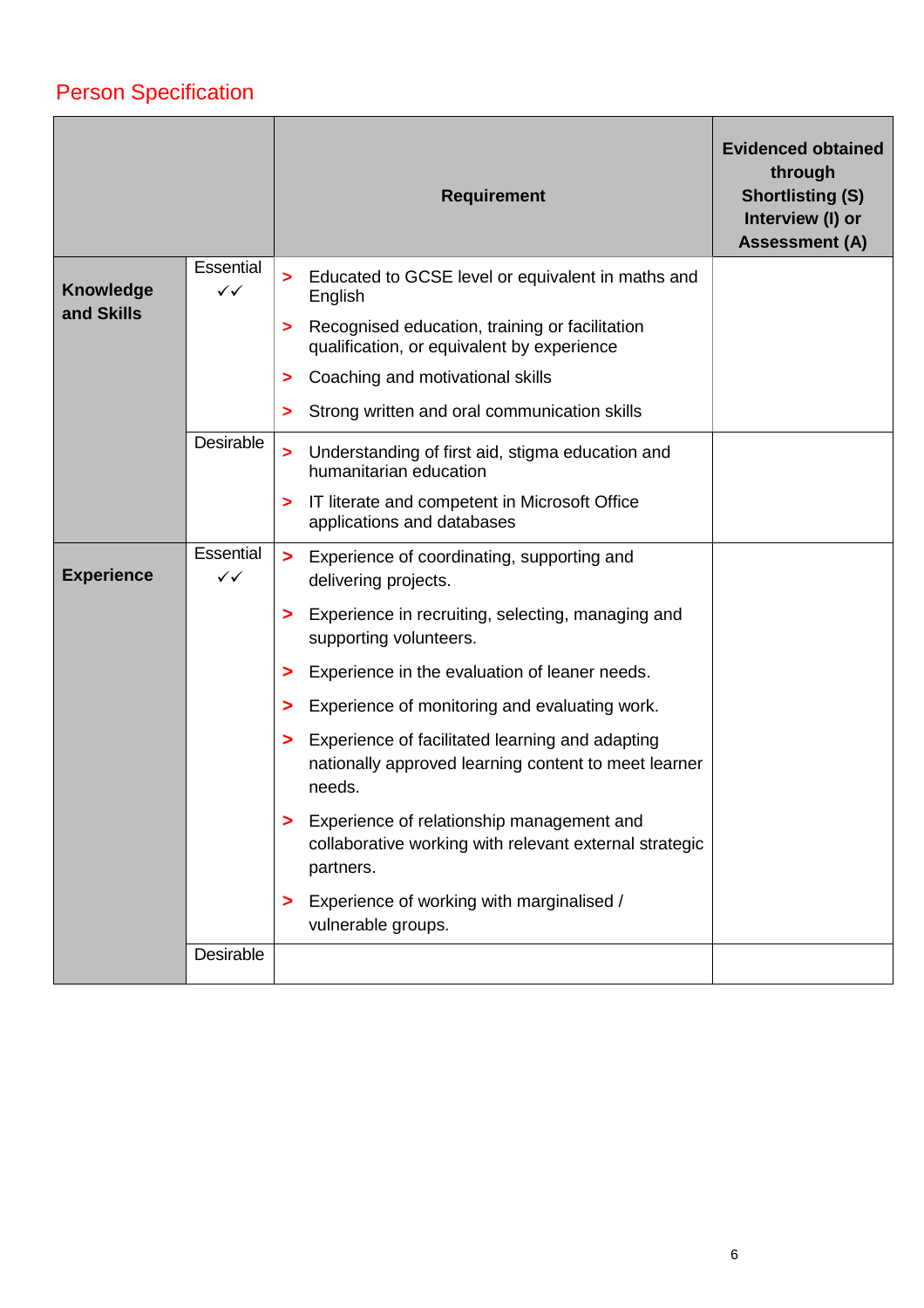|                   | <b>Communicating and influencing</b>                                                                                                                       |  |
|-------------------|------------------------------------------------------------------------------------------------------------------------------------------------------------|--|
| <b>Behaviours</b> | Tailors their approach:                                                                                                                                    |  |
|                   | Adapts their method of communication and message to suit a<br>specific audience.                                                                           |  |
|                   | Uses their understanding of others to tailor and choose the<br>><br>approach that will have the greatest impact.                                           |  |
|                   | <b>Leading and engaging</b>                                                                                                                                |  |
|                   | Supports the team:                                                                                                                                         |  |
|                   | Treats members of the team fairly and is open and honest.<br>>                                                                                             |  |
|                   | Provides team members with the information they need to do<br>><br>their job.                                                                              |  |
|                   | Demonstrates enthusiasm and commitment, taking ownership<br>and involving others in order to contribute to the British Red<br>Cross achieving its purpose. |  |
|                   | Understands and lives the Red Cross fundamental principles.<br>>                                                                                           |  |
|                   | Focussing on people in crisis                                                                                                                              |  |
|                   | Always asks 'what does this mean for people in crisis?'                                                                                                    |  |
|                   | Puts people in crisis at the heart of what they do.<br>>                                                                                                   |  |
|                   | Thinks from a people in crisis perspective.                                                                                                                |  |
|                   | <b>Solutions focussed</b>                                                                                                                                  |  |
|                   | Sees multiple connections:                                                                                                                                 |  |
|                   | Defines the desired outcome by breaking the situation down<br>><br>into component parts.                                                                   |  |
|                   | Identifies trends and questions inconsistencies in<br>><br>information/data.                                                                               |  |
|                   | Anticipates obstacles/thinks ahead about next steps and<br>><br>contingencies.                                                                             |  |
|                   | Uses a range of methods to identify solutions and make<br>><br>decisions, involving others where appropriate.                                              |  |